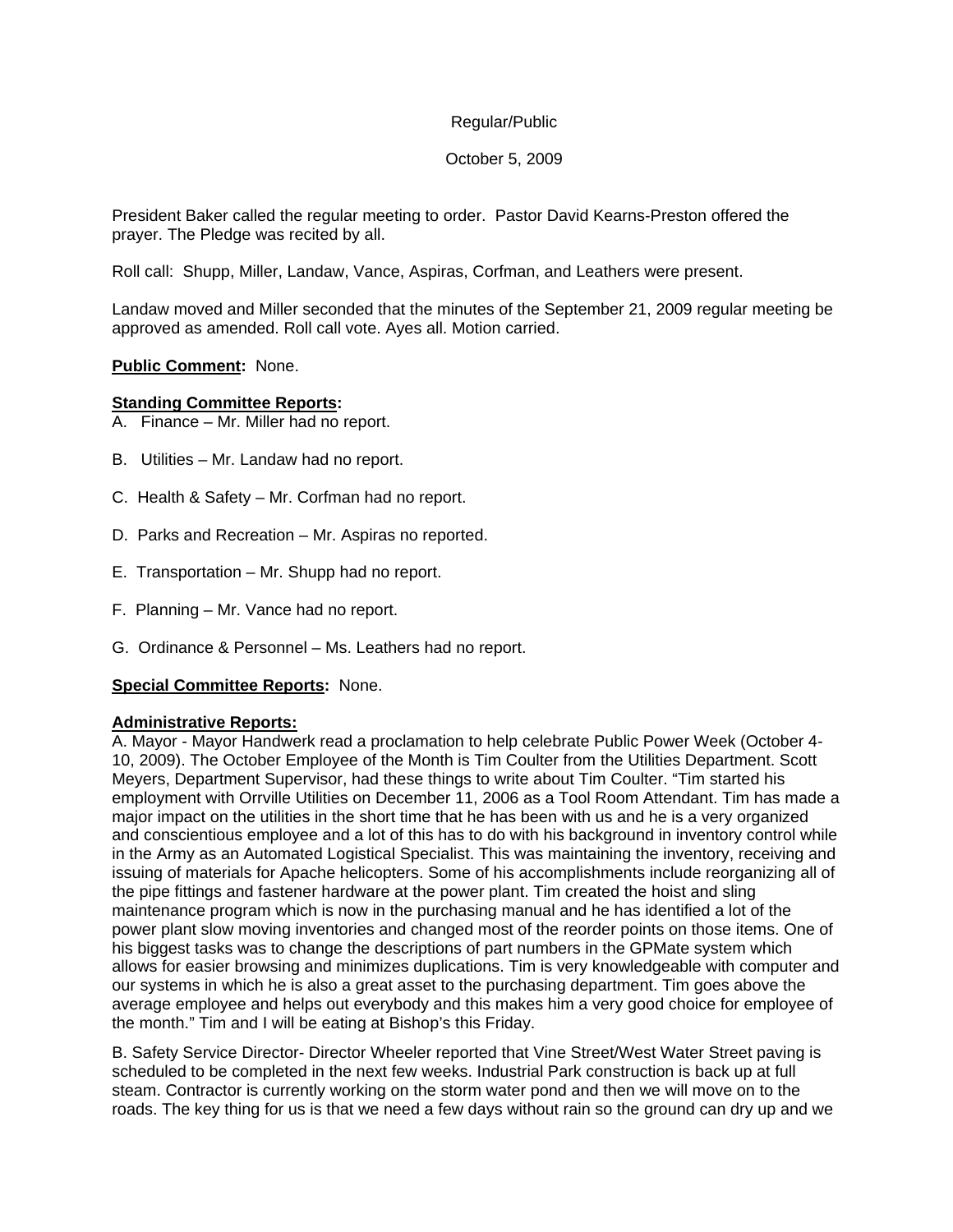# October 5, 2009

can get rolling on the road construction. We will be setting a time of 4-6 pm on October  $31<sup>st</sup>$  for a communitywide time for trick or treat. Please put your porch light on if you would like to participate. After talking to the Police Chief, by setting a communitywide time for the even we feel that this is the best way to ensure adequate protection for the children that are participating during the event. Also, a reminder that October 4-10 is National Fire Prevention Week. This year's campaign is focusing on ways to keep homes fire safe and prevent painful burns. Please test your smoke detectors and be sure they are working safely and also plan and practice escape in your home and establish a safe place outside for all your family members to meet after evacuating. The downtown revitalization project is winding down. Pavers and paving have both been completed. Tree planting is scheduled to be done this fall. That project should wind down in the next few weeks.

Baker: Mr. Wheeler, has leaf pickup been scheduled yet?

Wheeler: It has not yet. I will keep you updated on that as we get closer.

Baker: The light at High and Vine that is now a flasher since the paving is trying to be scheduled; I have had a couple people wonder if it is possible to make that a 4-way stop rather. There have apparently been some people that are confused. They stop and then pull out thinking that they are going to stop the other way too.

Wheeler: We did that with the idea that the paving was going to start much sooner than it has. I will get with the Street Superintendent and see if we can figure something else out to make that a little less confusing.

C. Utilities Director – Director Brediger reported that tomorrow he will be in Washington DC to meet with the Federal EPA and American Public Power Association representatives to discuss some regulatory issues that are looming over our industry. It is just an informational meeting. The EPA has asked to speak to the public power community. They have already heard from a large investor owned and some other groups that are going to be impacted by a series of regulations over the next several years, if not a decade, and they wanted to get our input. I will be talking a little bit on behalf of Orrville and the four other Ohio coal burning generating facilities, as well as, about nine other states that have small community utilities like our own. While I am in the neighborhood I will also be meeting with Representative Boccerri's staff and discuss a number of different items with them.

D. Finance Director – Director Strimlan reported the Quarterly Investment Reports were distributed prior to tonight's meeting. That requires no action from Council, but our investment policy does state that Council will be given copies of those on a quarterly basis, so I would just like the minutes to reflect that. Review the document at your leisure. If you have any questions, feel free to give my office a call and we can try to get some answers for you.

E. Law Director - Director Lutz had no report.

F. President of Council – President Baker reported there was an open house informational meeting concerning the truck route that was held two weeks ago. There was a lot of information there. If you were not able to attend, talk to one of the Council people or anyone that was there. A lot of information was given out. I think it was a very worthwhile open house and people learned a lot. There still seems to be a lot of misinformation out running around the community. So check on it before you say boy I really hate that idea. Congratulations to our Utility and Fire Departments since it is Public Power Week and Fire Prevention Week. We have a great City Utility we can be proud of and we have a Fire Department that we can also be very proud of.

## **Old Business:** None.

# **New Business:**

# RESOLUTION 31-09

Leathers moved and Corfman seconded that Resolution 31-09, a resolution to make appropriations for current expenses and other expenditures of the City of Orrville, State of Ohio, during the fiscal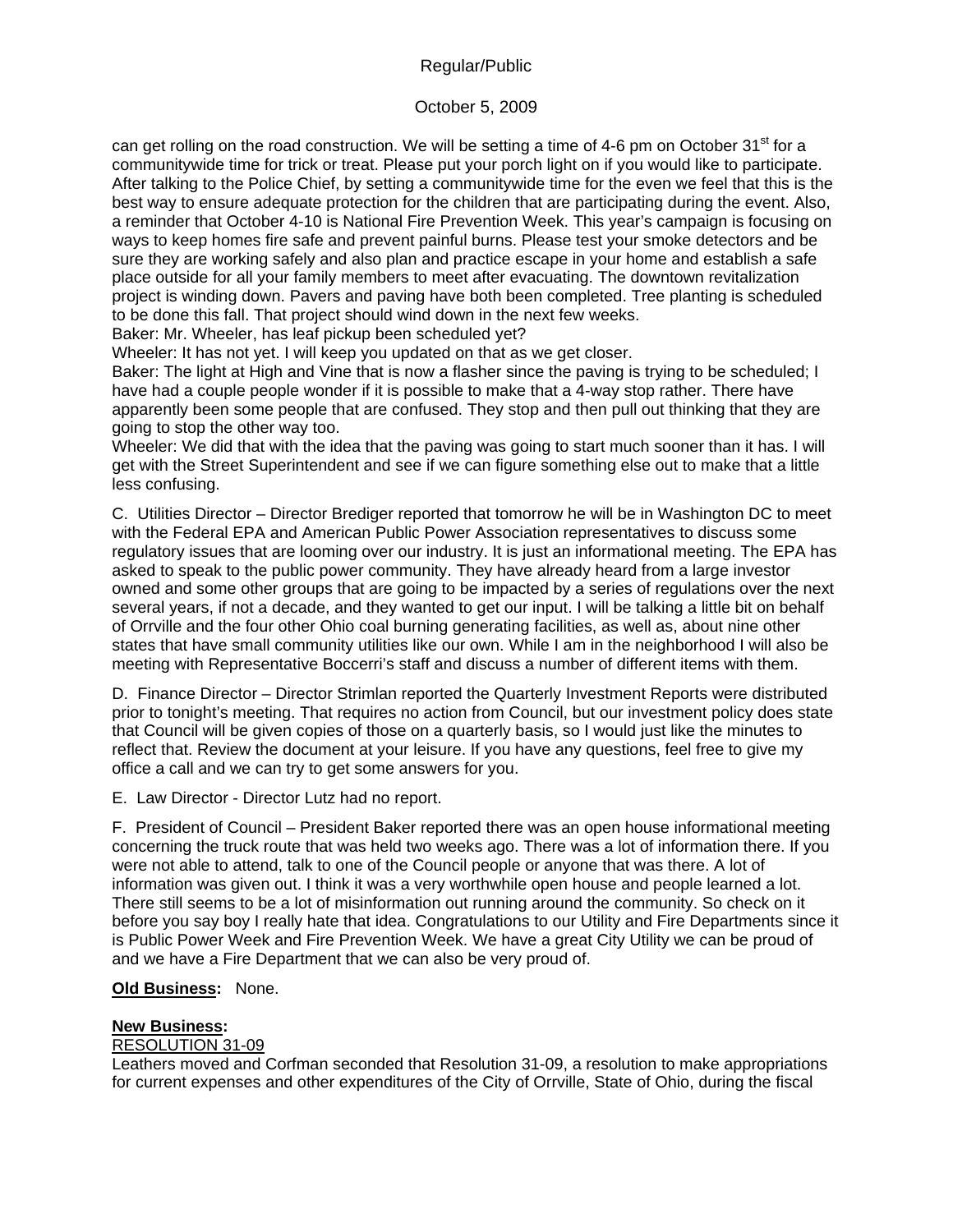# October 5, 2009

year ending December 31, 2009, and declaring an emergency, be placed on first reading. Roll call vote. Ayes all. Motion carried.

Lutz: I need to ask for a motion to amend one section of that resolution. Section 37.a under Other Expense the number should be \$1,626,800 and under Total Water Utility Reserve Fund, under that same section, it should be \$1,886,300.

Aspiras: Mr. Lutz, will that change the grand total? Lutz: No.

Aspiras made the motion to amend seconded by Vance. Roll call vote. Ayes all. Motion carried. Strimlan: I sent a memo to Council last week detailing the three items included in the appropriation amendment. I will just give you a brief overview again. There is a change in the City Council Payroll in the General Fund. This was simply an oversight. We had budgeted the proper amount, but when it came time for appropriations a different number was inadvertently used. I pointed that item out during the final appropriations workshop; however, I didn't want to prepare legislation for one item, so I waited until we had a few items to change and I am trying to incorporate that in now. The second is the increase in the appropriations of the Solid Waste Fund. Please remember this is simply a pass through fund. What goes into the fund we collect from the residents and then we pay Waste Management for those services. Since the rates have gone up, we will be seeing an increase in revenue, but we need to modify the appropriations to pay that additional expenditure to Waste Management. The third item is the Water Utility Grants Fund I. We set the appropriations in that fund at \$640,000 anticipating a federal grant that we are going to be receiving from the U.S. Army Corp of Engineers. We have limited exposure with that type of grant. It turns out that it is a reimbursable grant, so the funds need to be expended before we can be reimbursed. So we basically need to move the allocation from the Grants Fund to the Utility Reserve Fund where we have a balance so that we can pay those expenses and then be reimbursed from the Army Corp of Engineers. This is the grant for the Water Main Booster Station and the Raw Water Main Upsizing and also the Water Main Extension from the new well. Those are all the changes to the appropriations. Leathers moved and Aspiras seconded that the rules, regulations, and statutes requiring a reading of a resolution on three separate days be suspended. Roll call vote. Ayes all. Motion carried.

Leathers moved and Landaw seconded that Resolution 31-09 be adopted as amended. Roll call vote. Ayes all. Motion carried.

### RESOLUTION 32-09

Leathers moved and Miller seconded that Resolution 32-09, a resolution accepting the amounts and rates as determined by the Budget Commission and authorizing the necessary tax levies and certifying them to the County Auditor, be placed on first reading. Roll call vote. Ayes all. Motion carried.

Strimlan: This is an annual ordinance. When City Council passed the budget in June I had an appointment with the Budget Commission. Each year all the Government entities in the County have to go before the Budget Commission to present their budget. I did that for the City of Orrville. After all the hearings are done they send out their own form, which is what you have in front of you so it is a little different than the legislation you are used to seeing. This is in place so the County Auditor can collect property taxes for us. I would appreciate it if this could be passed on first reading so we can get this back to the Auditor.

Leathers moved and Corfman seconded that the rules, regulations, and statutes requiring a reading of a resolution on three separate days be suspended. Roll call vote. Ayes all. Motion carried. Leathers moved and Landaw seconded that Resolution 32-09 be adopted as read. Roll call vote. Ayes all. Motion carried.

## RESOLUTION 33-09

Leathers moved and Landaw seconded that Resolution 33-09, a resolution authorizing the Finance Director to execute an agreement and/or agreements to approve the resignation of Trustee and appointment of successor Trustee for the City of Orrville, Ohio water System Refunding Revenue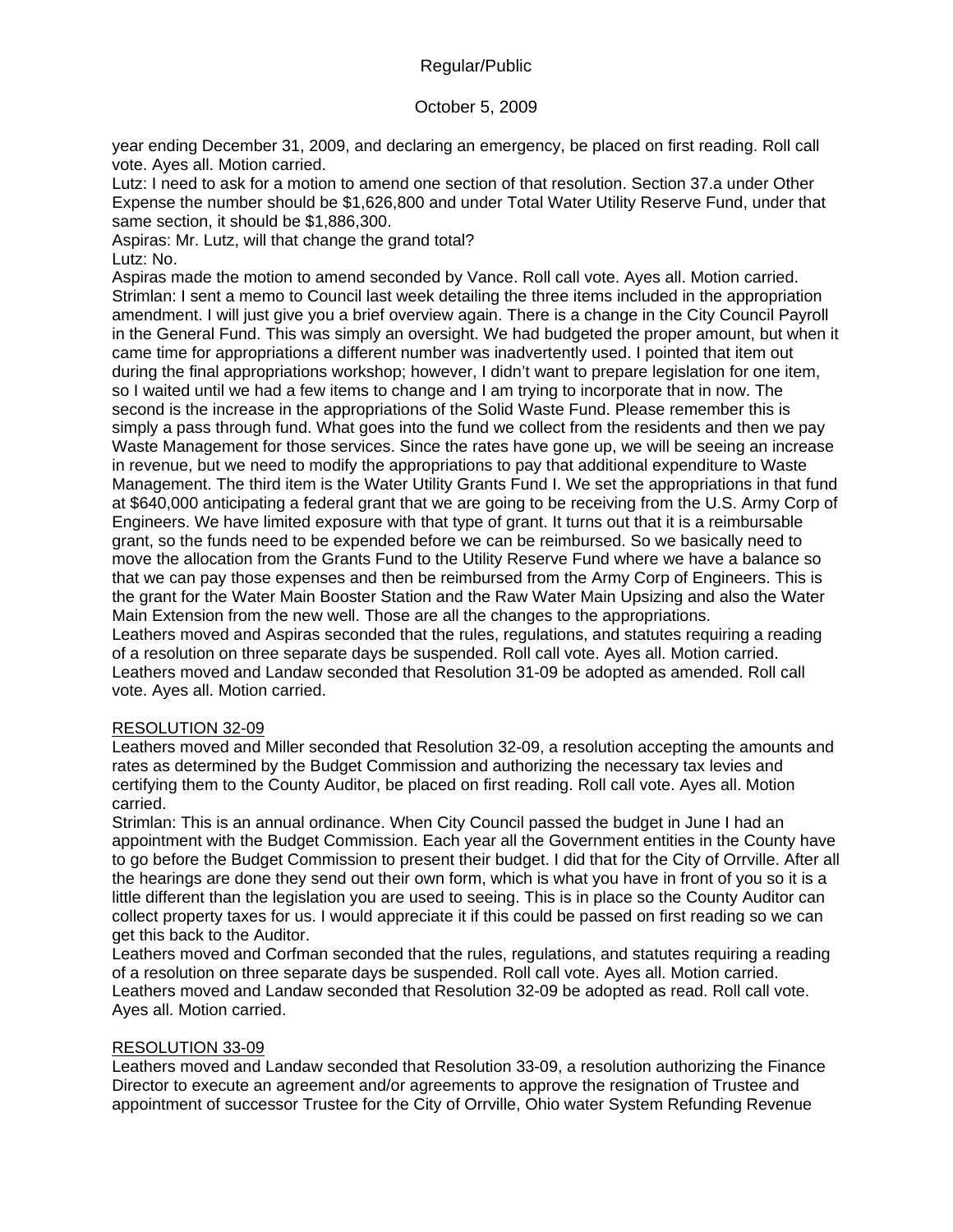## October 5, 2009

Bonds, Series 2002, the City of Orrville, Ohio Electric System Mortgage Revenue Refunding and Improvement Bonds, Series 1997, and the City of Orrville, Ohio Electric System Mortgage Revenue Refunding Bonds, Series 1998, be placed on first reading. Roll call vote. Ayes all. Motion carried. Strimlan: This has to do with the bonds for the electric and water utilities. JP Morgan Chase has discontinued its corporate trust business and they have sold it to The Bank of New York Melon Trust Company. In essence they have discontinued their services to act as trustee for outstanding bonds. The Bank of New York has assumed the roll and an agreement needs to be executed though that permits JP Morgan Chase to resign and allows The New York Melon Trust Company to be the trustee successor so I need your authorization to execute that document. Our Bond Council has reviewed the document and everything seems to be in order.

Leathers moved and Landaw seconded that the rules, regulations, and statutes requiring a reading of a resolution on three separate days be suspended. Roll call vote. Ayes all. Motion carried. Leathers moved and Aspiras seconded that Resolution 33-09 be adopted as read. Roll call vote. Ayes all. Motion carried.

### RESOLUTION 34-09

Leathers moved and Corfman seconded that Resolution 34-09, a resolution authorizing the Board of Control to enter into a contract and/or contracts to purchase, purchase through financing, or lease a pumper, without bidding, for the use of the Orrville Fire Department, and declaring an emergency, be placed on first reading. Roll call vote. Ayes all, except Shupp. Motion carried.

Corfman: We have several members from the City Fire Department, including most all of the purchase or specification committee that has researched all these trucks and has answers to almost any question I think you could come up with. We are under a timeline to buy in trying to get an engine that will meet lower emission standards and keep the price of that truck down. If you have any questions, or any reason not to go through with this, now would be a great time to ask one of these gentlemen and if any of them want to talk I will make a motion so they are allowed to talk or I will ask them; however you want to do it.

Shupp: To the rest of Council, obviously you know I am not on board with this at this time the process or the timeframe. This wasn't supposed to come up to the Council until 2010. With the economic times that we have right now I really think we owe the tax payers to get competitive bids on this truck, especially as large as this purchase is. This is the largest purchase we have ever made for a piece of equipment. Times are tough and everybody's belts are tightening and I think we need to look at the same thing. If we really need this truck even this year or next year, we need to be looking at a bare bones – not a custom unit, no bells and whistles – something that just meets all the federal and state regulations and we need at least three bids from different manufactures of this type of equipment. We owe that to the tax payers. We can't fast track this to save \$23,000. We really don't know if we are saving \$23,000. We have no competitive bids. If we had competitive bids, someone else may be much cheaper than \$23,000 less. So I don't know how we can say we are saving \$23,000 when we have no other bids to look at. We don't know the difference in the cost between a stainless steel and a standard steel cab body and that is being quoted in this. We don't know that cost difference. We don't know the difference between a custom design built or what I call a standard off-the-shelf model. We don't know any of those factors. We have not seen any quotes, any numbers, any prices. We haven't seen the list of things that are on what they are specing. Now I know they know what they are doing, but I would like to see what we are getting for our money's worth. I really think we need to step back from this and get some competitive bids. That is my opinion. Mr. Brediger, when you replace trucks at the line crew, the bucket trucks, do you get competitive bidding?

#### Brediger: Sometimes.

Shupp: Do you get stainless steel cabs? Custom design trucks?

Brediger: Sometimes we do. Sometimes they are custom, maybe no stainless steel. It depends a lot on the type of truck, the purpose, and what the intended end use is. Sometimes we do have to be a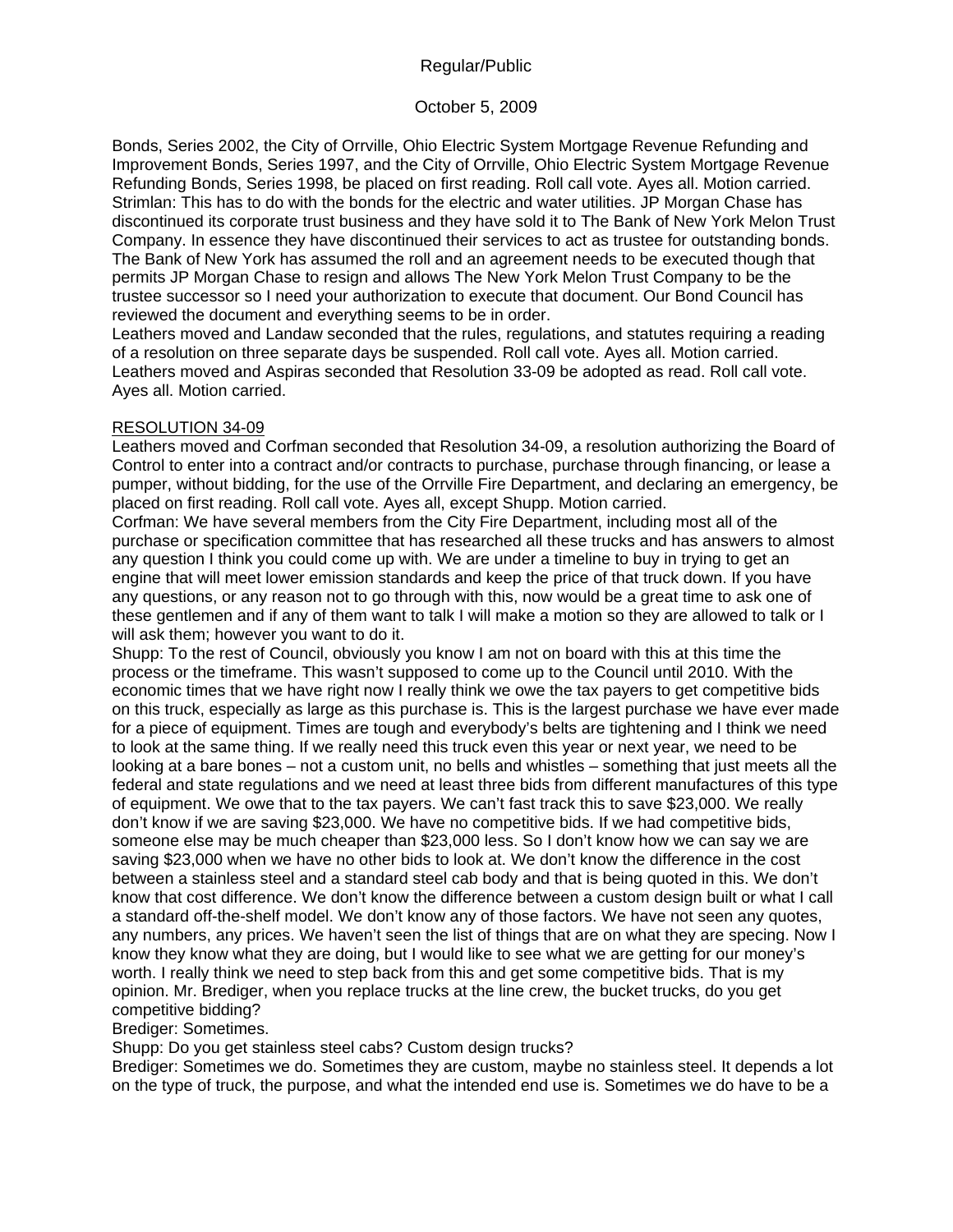### October 5, 2009

little selective on who's capable of providing that equipment to us. Often times there are often, what we call the standard, out of the box type of vehicle will do and sometimes it doesn't. Shupp: Good. Glad to hear that. That is just where I stand and I really think Council should take another look at this. I would say to the taxpayers out there, if you agree with me, you need to call these council people because I really don't think we are doing our job with your money unless we get some competitive bids here and step back and look at this situation. We really haven't had any discussions on this since the presentation six or seven months ago at the fire station and that was basically a presentation in my mind. We have not had a committee meeting to sit down and speak about this in specifics either. I would really like to see that done. One other thing, there was a statement in the paper about grants to cover \$100,000 of this. We have no secured grants for this purchase. We are going to take \$100,000 from the EMS fund that we have \$200,000 in so we will cut that in half and we are scheduled to replace that EMS truck in 2012. Where are we going to get the extra \$100,000 then? We are going to be running a proposed budget deficit in 2012 of \$228,000 in the Capital Fund in two years? I really think we need to step back and slow down here. Thank you.

Miller: I don't know the proper procedure for this, but I would certainly be interested in Chief Ballentine's response to that. My understanding is that you guys looked at several units and also there is an issue about guaranteeing the price this year before we spend the money next year. Ballentine: We have had four trucks to date that were brought into the fire station for us to look over, climb over, we had creepers under them, we drove them. We had one just last week. Last week we had a body manufacture brought a chassis in; actually if anybody seen it, it was kind of a unique truck. It had two different cabs; one on the front and one on the back so you really couldn't tell whether the truck was coming or going by looking at it. That manufacture told us that his projected cost on the 2010 emissions engine right now is \$38,000 for their manufacture to put that engine in. That is what he told us last week. \$28,000, \$24,000 we are guessing. We are taking a wild guess here on that cost increase, but that guy told us \$38,000 just last week on his particular chassis and if we don't have an order in by the end of this year, that is what we are looking at.

Shupp: I repeat my question. That is good and it may be right, but do we have a price on just an offthe-shelf bare bones model.

Ballentine: Every truck is custom built. There isn't an off-the-shelf bare bones model. They don't make one. If I go to a trade show and they have all these trucks on the floor, everyone of them has a sign in the front window "shown courtesy of" this department/this chief. There is no standard, we are just going to build a truck out of the blue today and spend \$400,000 by a manufacture for no business. They just don't do that. Every truck is built to some city or some fire department's specifications. What we are calling custom versus commercial chassis (Freightliners, Internationals, Kenworth, Peterbilt), you can buy those. We talked about that at our workshop. Why we feel that is not an option. I am not going to get into that again tonight.

Shupp: Is there much cost difference between those two?

Ballentine: You won't buy a commercial I don't think once these new standards go into effect. I don't think the commercial truck line is going to be able to meet the NFPA safety requirements. I think everything will be custom built from this point on.

Shupp: That is good information.

Ballentine: As far as stainless versus steel or aluminum? I can't put a price on that today. We are trying to do some research into that, but there again until we give a manufacture our set of specs and say what is it going to cost to build this truck, no manufacture, no salesman is going to sit down and put the kind of effort that he has to commit to take our specs, go through and work up the price on everything that is in there if he is not getting anything out of it. We are working off the ballpark prices we have received. Stainless versus steel or aluminum we took that option based on the fact that we seem to be trying to stretch trucks out further and further and further. We are not looking at a 20 year truck like ISO used to say. Now we are looking at a 25 year truck or 30 year truck and we have a 25 year truck over there that is pretty well rusted out. Can we spend a few thousand dollars and get stainless steel and maybe help that situation 30 years down the road when maybe the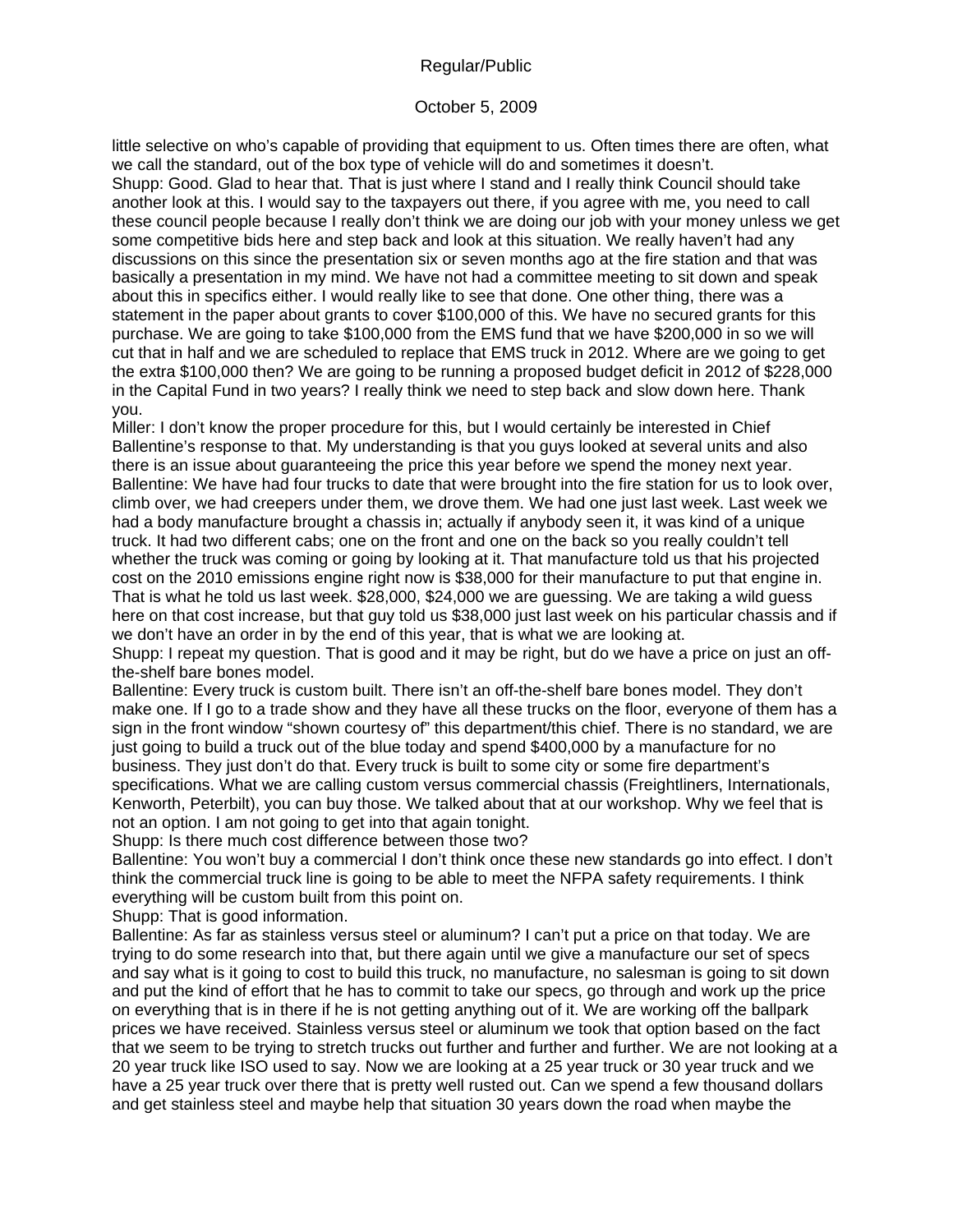### October 5, 2009

budget is not as good anymore either, but we might have to push that truck for 35 years? That is what we are looking at. We're trying to look in the crystal ball. It makes good sense. We have talked stainless versus..the rescue has a stainless steel cab on it. The cost difference back then was very minimal; within \$5,000 to \$6,000 I think is what they told us to go to stainless at the time. Now is that true today? I can't tell you today. I can't tell you until we get some prices. You sell tow motors. If somebody comes to you with a set of specs and says ballpark this for me and then go to bid. Is it going to be different? Probably, yeh. Any other questions? I will try to answer them all. Leathers: Just for the record and for those who may be watching; how old is the truck you are replacing and what condition is it in?

Ballentine: #68, which is the one that will actually physically be replaced up at Station 2 – the Station 2 engine is a 1984. The #67, which is what we are calling the reserve engine right now, is a 1979. Those are the two trucks that we are looking to replace. The '79 will go and the '84 will go into reserve. I sent an e-mail to Mr. Wheeler today which I believe he got out to you guys maybe late; trying to address some questions and I tried to address the terminology of reserve engine because to me it is not a reserve engine. We are buying a front line truck. The truck is going to go into Station 1, which covers the whole west end of Orrville. There is also some attachment in there from ISO from the last time ISO was in from 2001 and they made it very clear in there that the City of Orrville is required to have three engines of 1500 gpm or more to meet the City's requirements for a fire department. It was very clear in there. Then there is a table attached to that that shows numbers on the left hand side which is test sites that they give (they don't give names), but those are all buildings within the corporation limits of Orrville and then it shows the required fire flow for that specific building. Very few of them on that list are under 3000 gpm. One was as high as 6000 gpm. It says that we have to be able to pump that should that building get on fire. I don't know what that building is. I could give you some wild guesses what I think it is. That 2001 ISO thing was done before we had the huge American Weather Seal building; before we had the Spectrum plant; before we had the possibility of some additional buildings going up in this town. I don't know what our pumping capacity will be in the future.

Aspiras: You mentioned that #67 is 30 years old and I know #68 is 25 and I know that on March  $9<sup>th</sup>$ we sat and discussed with you guys. You told us the condition. It failed the pump test; it had several rust areas. What is the situation with #68? Are we going to be looking at a similar situation when that is 25 years old?

Ballentine: #68 is doing…all I can tell you is that today at 25 years old it is still passing it's pump test and doing quite well. Because of the way we respond in Orrville; because Station 2 engine never leaves the city limits of Orrville. It doesn't go out into the country to the rural fires. We keep it in town so it doesn't get the pumping needs that the primary engine out of Station 1 gets. Station 1's engine goes to all the barn fires, all the mutual aide calls, and all that kind of stuff. #68 stays in the city limits to protect the citizens of Orrville at all time so we always have a pumper in Orrville no matter what is going on in the rest of the county. It never leaves.

Aspiras: And that will go on reserve should this purchase go through? Ballentine: Right, yes.

Vance: I think residents need to know Chief that I had submitted a number of questions to you and you would have just received those this morning and I felt like you responded with a very informative memo that explained a lot of these questions. There was new information in there that I had not heard before. Specifically that our insurance rating requires that we have a reserve pumper, that we have three pumps, in order to maintain our insurance rate. That goes directly to everyone who lives in Orrville's pocketbooks. Because we would pay higher insurance rates. I didn't understand that before. The way I had framed the question before was will our insurance be impacted if a reserve truck is no longer there, but I thought your memo today explained that it is called a reserve truck. I felt like you did a good job explaining what exactly the role of this truck is because I think at first flush people might say well \$400,000 for a reserve truck seems like a lot for something that is not going to be used very often. Could you describe for us the use of this vehicle?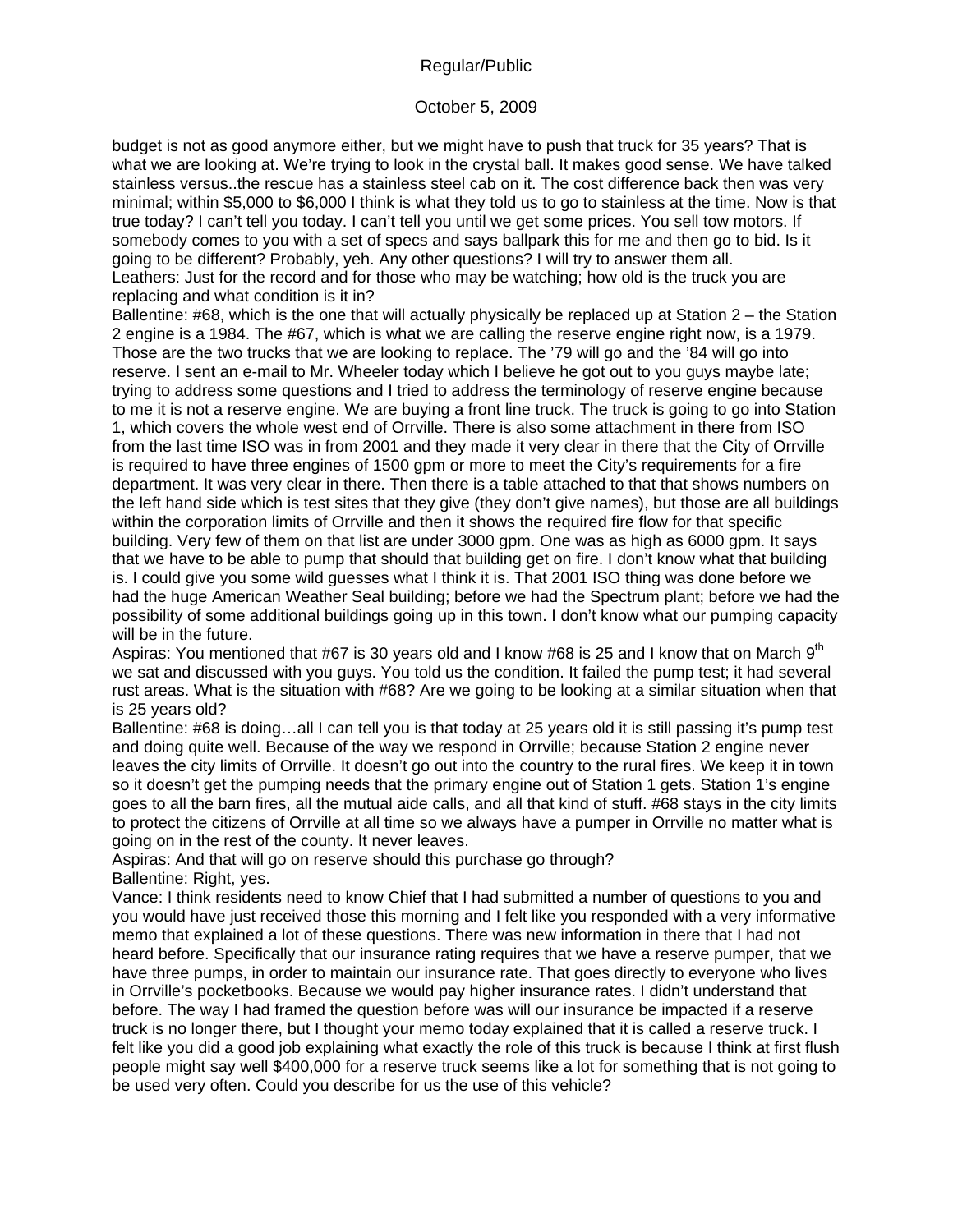#### October 5, 2009

Ballentine: The reserve truck for us is a truck that is not physically making first response calls. If we get a fire in Orrville, depending on its jurisdiction and what because we have policies set up for what goes but very seldom to a call in Orrville do both engines leave their station and go to that call. The main reason being is if you understand fire operations, especially if we have to use an aerial ladder, it takes one engine to tie up just to supply that aerial ladder. So if we go into a fire and we have to put the aerial up in the air and start to throw water out of that tower, one engine is going to hit the hydrant and supply that truck only. That is its assignment. That is its job. The other thing to think about would be with your sprinkler and stand pipe buildings the first in engine is going to go straight to the sprinkler to connect. We did some training out at the American Weatherseal building the other day. We did a scenario with fire coming out of one of the front drive up overhead doors on the front of the building. The sprinkler connection is clear around on the east side of the building so engine #69 goes right by that fire and clear around to the backside of the building so that truck is committed back there to supply the sprinkler system. There are no hand lines that are going to come off that and go into the building because it is too far from that point. So #68 would become the attack pumper in that case. The reserve truck is a truck that is still in service. It is a front line truck virtually. It is just that we don't run it first out on all calls. At the Stoller fire an example of that is that #66 came in and set the aerial ladder up; #68 hit the hydrant on Market Street in front of Stoller to supply the aerial. So there is its job; it is going to pump water to that aerial ladder. 1000 gpm out that nozzle on the top of that bucket – that's its job to keep that truck full of water. #69 came down Water Street, the backside, and hit the hydrant at the end of Water Street behind the post office and came into the back of the building. #67 went down to Sterling Avenue and made a hydrant connection down there which is on a different main because we were sucking the main down so low on water pressure we were losing pressure to the aerial ladder to help offset the supply to the aerial ladder so we took a different line, a different water main and laid hose back up from Sterling Avenue and then I still had to call the Central Fire Department in for another engine which laid in off Vine Street to help protect the Heather Studio building for us. So we tied up four engines, on four different hydrants with three different mains being used at that time on that call. It is for the bigger fires. Any big fire we have. It is coming. I guarantee that. We were this close to putting it in service down at Senor Ponchos the other night because we had some water issues down there with the hydrant. It is not that it just sits there and never goes anywhere until something breaks or something goes down. It is used by our department. It will respond to calls. It will have its assignments, but it doesn't go first out. If we get an engine out of Station 1, an engine out of Station 2, the aerial out of Station 1, the rescue out of Station 1, and then if we need that additional pumping capacity then that truck comes out and goes into play.

Vance: I have done a blog post of this at my blog rememberthepromise.net and given a lot of my thoughts. I didn't know we were going to get into an extended discussion here tonight, but I think another aspect of this is that our town has a lot of industrial operations going on. We are just under way on a second industrial park. A third one is envisioned and I think we do have a responsibility to industries who are looking to locate in Orrville to be able to say that we have an adequate fire service in order to protect their property exposures that they have; there industrial operations going on. We had a close call a week or two ago when there was an incident at Beakart that could have been bad. Thankfully it was adverted, but all of our equipment went out on that run. It is just a reminder that we do have significant industrial operations and that there could be occasions and certainly there will be in the future where we have to bring a lot of fire fighting capability on a situation so I think that is a reason to do it. The main question in my mind is not only how do we pay for it, but what expense will this purchase be at other competing priorities for the City? That is something I would like to get more information on. I know we have discussed it a little bit, maybe 10 minutes of discussion so far, but that is one thing I would like to have a little bit more information on. I think certainly the fire service has been a source of pride for this community for many years and deservedly so. They represent the best of this community and we need to give them our best and I think that is what we are all committed to. The question is how can we do it with the resources that we have that doesn't put us in a financial bind and doesn't require us to have to take some kind of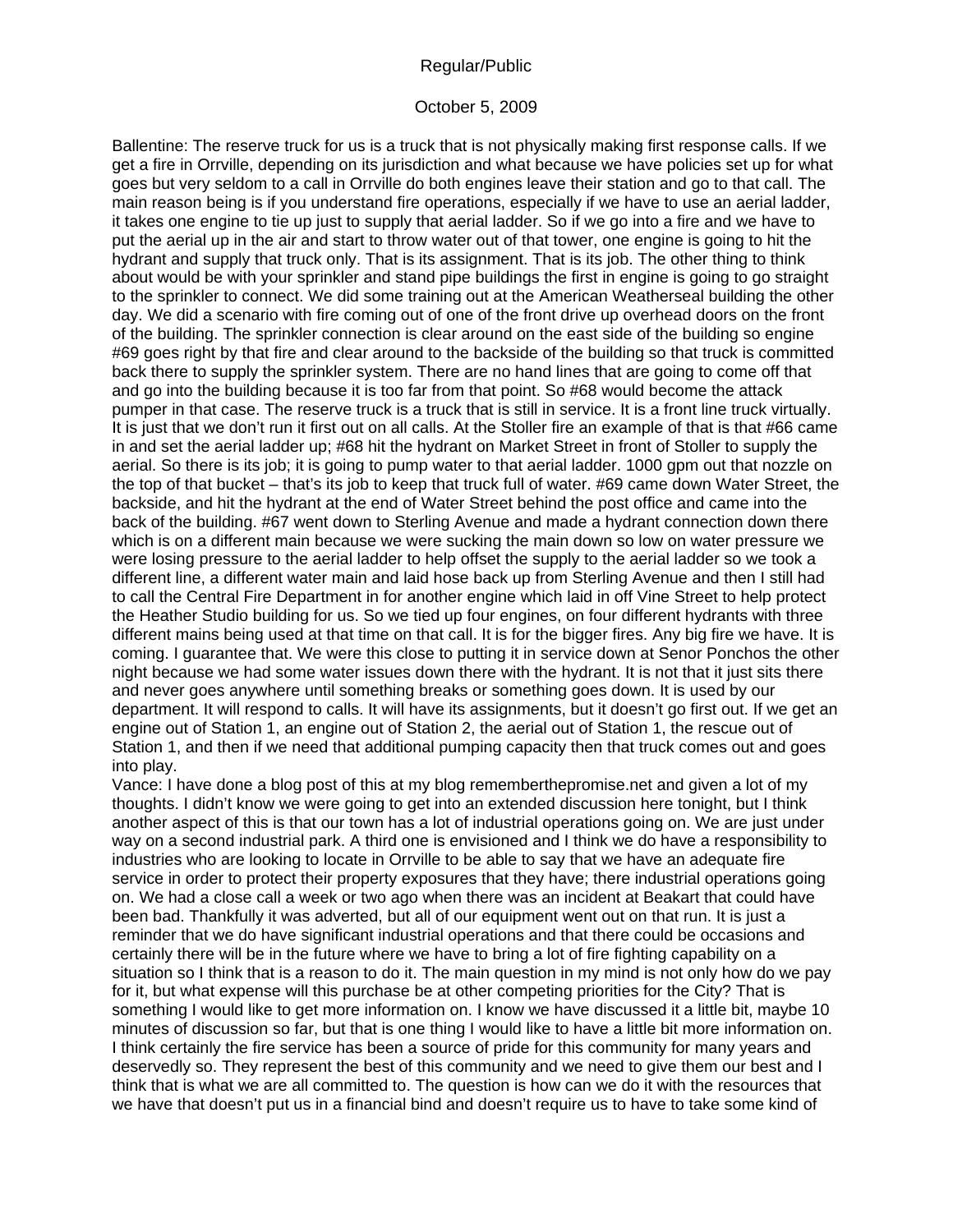### October 5, 2009

measures here in the future where we are in a fiscal emergency and need to go back and ask for a tax increase or something like that. I think we need to avoid that. The deficit that my colleague Mr. Shupp mentioned, I believe our Mayor and our administration our committed to avoiding deficits in future years and they have given us a five year plan that shows how this purchase could be made and still not incur deficits over the five years. That is an important component I believe to this decision. That is my comments on this.

Ballentine: I have just one more issue that was talked about. The EMS fund and where does that money come from. Thanks to Council and an ordinance that was passed, that fund self-generates. That is money that comes from EMS collections from billing for EMS calls and there was \$100,000 of that fund taken out when we bought the heavy rescue unit and there is now over \$200,000 in it again and there will be plenty of money in that fund when we get ready to buy a squad. I will guarantee you that because our EMS calls are going up every year. I don't see that being an issue. It is not going to obstruct buying the EMS down the road.

Leathers: I have a question in regards to time frame. We were told mid to late October. Ballentine: I wish I could give you an answer on that. I don't know that anybody sitting in this room can right now tell you what the time frame is going to be. All I can tell you is that when we get an ordinance to go ahead, if we get an ordinance to do this, we will make some contacts and they are going to tell us whether we have engines available today or not and when we have a contract in our had, we will tell you whether we have an engine to build your truck or not. The company that we had been dealing with; that we had worked the closest with; that we wrote our specs around had 24 engines on the shelf that they could build 24 more trucks this year, but they said there are a lot of cities that are doing the same thing we are doing. They are trying to get one in before the 2010 changes. We do send Ben Steiner, our service mechanic, a week at a time to EVT (Emergency Vehicle Training) classes and he came back the other day and started telling me about the 2010 engine and he said we know it is going to hit eventually. Everybody is going to have to go to it eventually, but anything you can do to avoid it the better off you are because the urea cycle that is going to be involved is based on over the road trucks. You change the urea out or you add urea after so many tanks of fuel. Well fire trucks never run out of fuel. We never let them go below three quarters of a tank of gas. So how do you tell when you need to switch this out and when the engine needs to recycle this urea there is a light that will come on and start blinking and if you don't do it within a reasonable time it shuts the truck down on the spot and starts to cycle. I am getting this from my mechanic as the best I can understand the 2010 engine. I said I can see that lasting until we have a couple firefighters inside a building and that light starts blinking or somebody hasn't done their job previously that week and it has been blinking for a week and that truck goes down while you have guys inside fighting a fire and somebody gets seriously injured and then I am sure the EPA will have to relook their decision on exempting fire trucks from this standard.

Handwerk: Chief you just mentioned one of the three things I wanted you to talk about. One was the difference between the engine that we would like to purchase now as opposed to the one next year and you talked about that. As far as that urea, you were saying the other day even about storage. It has to be stored at room temperature. It can't be too hot or too cold. The shelf life is very small. So if you get that new one and next year you order this truck, you are looking at us having to have a place to even store it.

Ballentine: Yes. Vince told me that from what he found out, and he was just down to EVT school here two weeks ago, urea starts to really lose its shelf life over 70 degrees and it freezes at 32 degrees. So everything on the truck has to be heated that is using the urea. Anything over 70 degrees it starts deteriorating. Its shelf life drops off. That is the first I heard that side of it and we are not sure how to address that because in the summer time inside the station is of 70 degrees. They are not air conditioned. It is not like I can keep it cooler than that in the truck bay so I don't know how that will function. We may be changing urea out every two weeks. I don't know.

Handwerk: The other thing was just, Councilman Shupp mentioned it, it felt like we were rushing this through. Hasn't this already been put off a year before this purchase?

Ballentine: This was supposed to go last year or the year before and we put it off last year.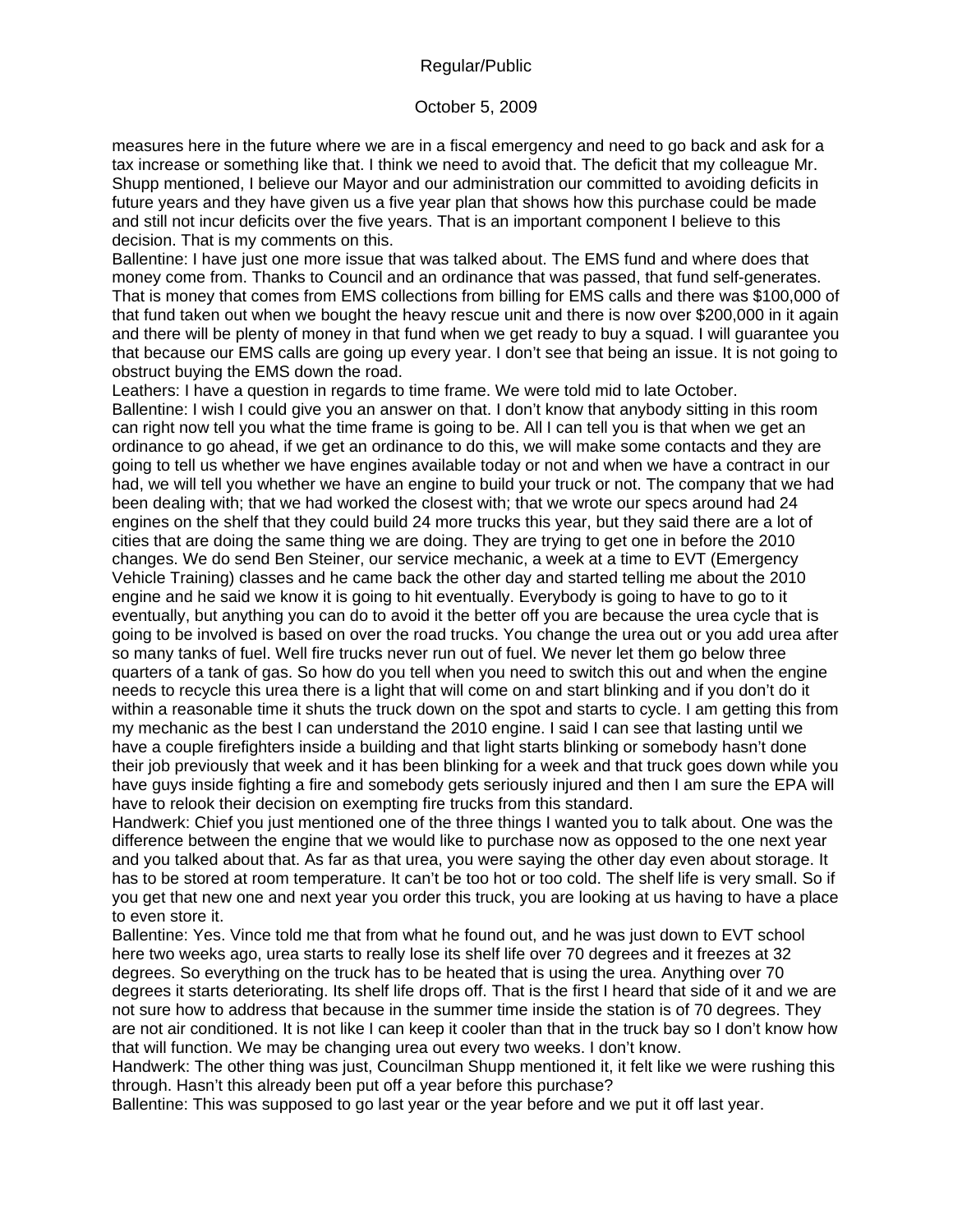### October 5, 2009

Handwerk: Financial concerns. Secondly, I think the important part and this has been mentioned before in all the meetings we have had but it is still one that…if you order it today, you still aren't going to get that truck until next year at this time.

Ballentine: Right. You won't have it for a least probably a nine month delivery time right now. Aspiras: And that is when payment is due?

Ballentine: Because we don't' know who we are dealing with yet. We don't have a vendor lined up yet. We are not sure on the payment side of it. Whether things fall through with the vendor we started looking at or something like that and we have to look at another vendor, then maybe they will want some payment up front, but I guess I got to believe that the EMS account is where that falls into line. It is hard to get vendors to sit down and talk to you dollars and cents when they don't know if they even got a truck to sell you. Any other questions?

Shupp: I don't know if you are correct on the ISO rating and the insurance cost. I checked with my agent several years ago and he says that as far as residential is concerned it wouldn't matter if we were a 4, 5, or 3 it has no bearing on residential cost for fire insurance. It is basically based on hydrants on your street and the construction of the home. That is what I was told.

Ballentine: I have the ISO report with me tonight from 2001 and ISO is graded on water supply (40%), fire department (50%), and dispatching (10%). So I have 50% to work with. I looked that over today. I pulled that out of the file and tried to look it over. I can't tell you what the ISO rating is. I tried to talk to some insurance men because we are real close to going to a 3. We are so close to being a 3 from a 4 that I could put numbers, cost figures, on how much it is going to cost me to go from that 4 to that 3 and is it worth it to the citizens of Orrville for me to spend that amount of money to go one more grade. Insurance agents have told me that probably not on the residential, but I can not tell you what commercial and industrial because that is on a case by case basis. It depends on their carrier. It depends on their deductible. Maybe Councilman Vance could verify that. I am not an insurance agent so I don't know.

Vance: I think there is no doubt that insurance rating is a key factor for premiums for large accounts. Wheeler: I know Council is aware of this, but if you could maybe just clarify the condition of engine #67 which you are talking about replacing.

Ballentine: It hasn't passed its pump test in three years. We did it three years ago and it cost \$150 a year to have a pump test so we did not do it this year. We tried it two years in a row and it didn't pass. We have already rebuilt that pump twice and gone to oversize bushing on the impellers and items inside the pump so it is not worth trying to rebuild the pump and make it pump 1500 gpm any longer. It is not cost prohibited. We have tried to stretch as much life out of that truck as we could. We actually ran it up until September  $2^{nd}$  on grass fires outside the city limits. We ran it for mutual aide calls to other departments for man power request only where they didn't need the engine, but they needed five guys to come over and help them out. Good truck to take five guys over there on because you had the axes, equipment, and the hose and nozzles, but you didn't have the pump because you couldn't depend on the pump. We have taken the tires off of…we had to have tires put on that truck; we blew a tire. We took the tires off of #68 and moved them to #67 and put the new tires on #68. We needed batteries in #67 a couple weeks ago. We took the batteries out of #68 and put them in #67 and put the new batteries in #68 knowing that truck is going to be around the longest. We have quit running it lights and sirens on call. We just don't feel the risk is worth the benefit any longer. We will take #63 to take man power to other cities and stuff like that. We run another engine out on grass fires if we have to. It is just not going there any more.

Vance: That was one of the questions I had was how much longer can we keep this truck in service. Essentially you said it is out of service.

Ballentine: Technically it is out of service other than for non-emergency calls.

Vance: It is just a transport vehicle at this point, but it is not used in firefighting service at this point. So the answer is that it can't be kept any longer in service. It is out of service now, as of September  $1<sup>st</sup>$ .

Ballentine: When the guys driving the truck and riding on it come to me and say they are not comfortable riding on that truck any longer and I am not comfortable driving that truck, then I can't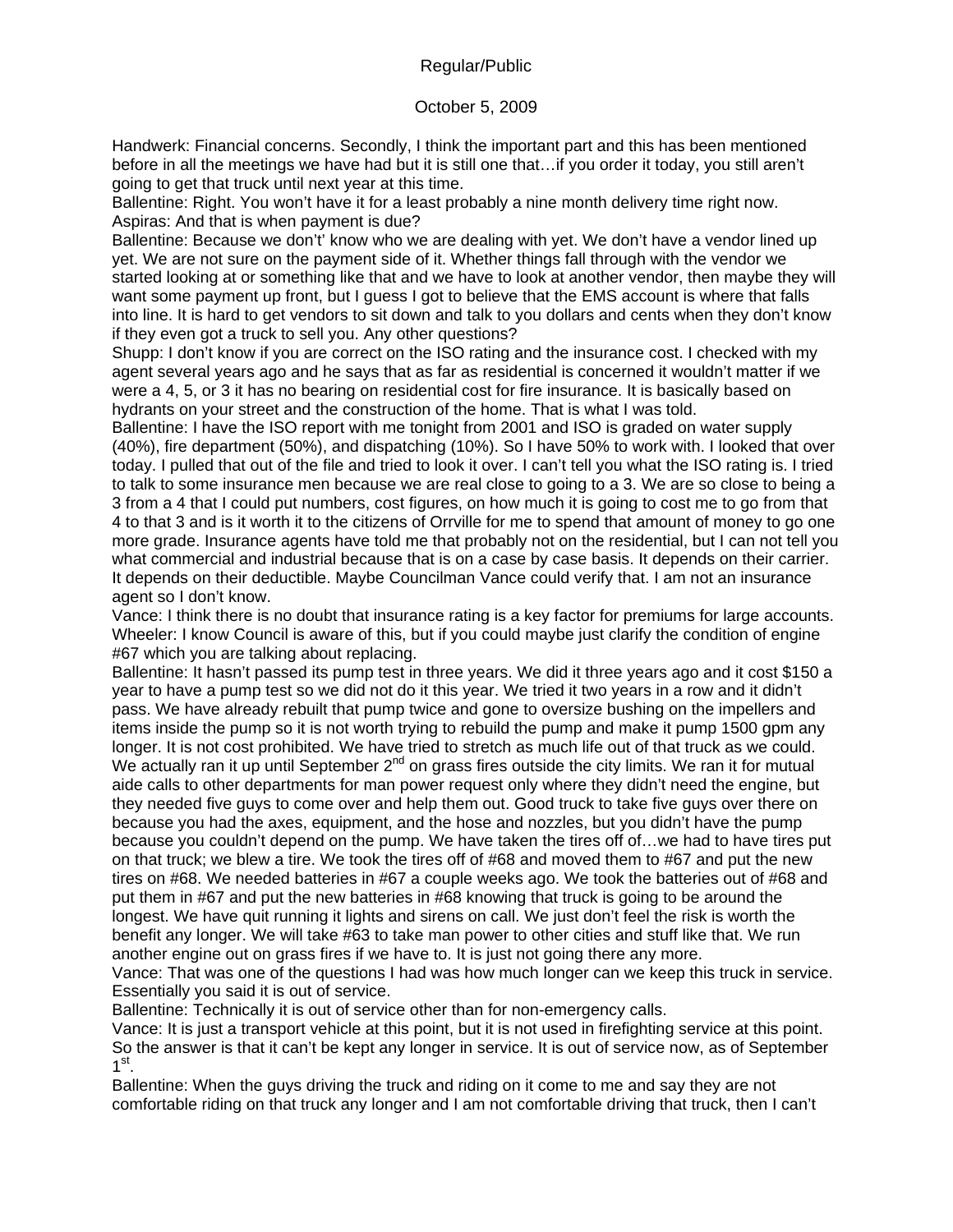# October 5, 2009

make somebody jump up in that truck and drive it. I said okay if that is they way you guys feel then it is time to down grade it. I did not do that as a political move to try to make this move any faster. I will keep using the truck as it was other than we are not running it lights and sirens and running it hot to calls because it is just not worth taking that risk with it any longer. The real axle housing busted in half and we had to have it welded to keep the grease in the rear end.

Leathers: I would just like to go on record saying that when we had our meeting in March over there I wouldn't get on that truck so I don't expect any of you guys to get on it either.

Vance: I road on the truck and it was a memorable ride.

Ballentine: Any other questions? I would be glad to host any workshop. I think Rich had talked about having one before the next Council meeting and beat this thing to death if you want. We will try to pin down any more numbers you would like to see us pin down.

Corfman: I am asking, are there any more questions we are going to ask tonight? Do you guys have questions that you don't feel we have answers to?

Miller: If I can just clarify one thing. In Mr. Locher's recording of the last committee meeting on September  $25<sup>th</sup>$  he said – I am quoting – "however, he said (he is talking about Mr. Ballentine) at the end of October the cost of the unit most strongly under consideration would increase by \$23,000." So my question is: we have to the end of October to get this particular unit that we are looking at, is that correct?

Ballentine: To have some sort of agreement or commitment that they would take an engine and set it off to the side and say this is Orrville's engine and nobody else gets it. They are willing to work with us to the point that if we can say okay we have authorization to get this done even though we don't have a contract or the financing worked out they will set an engine off to the side and put our name on it. They actually told us to buy the engine out right, buy the engine this year. I said what happens if you don't get the deal? Are you going to ship that engine to another fire truck manufacture and are they going to build a truck off an engine I bought from you? And nobody has that answer either. Miller: So we do have until the end of October to make this decision? Ballentine: Yes.

Leathers: If that engine is still available.

Ballentine: We have until the engines run out. They are telling us the end of October.

Miller: My feeling is this, I mean sometimes I am not real clear where the founding fathers that made the charter and said we need to do things on three readings where they wanted to make the exceptions; however, I am hearing tonight that we have some council members that are still looking for some more information. We are talking about an expenditure of almost a half a million dollars of the taxpayers money and my feeling this is one of those times where the founding fathers would say this is worth three readings and if we were to have a special meeting next week, as my

understanding was Mr. Corfman was going to call at the fire station, have a second reading and then have a third reading at the next council meeting we would still have a dozen days until the end of October and maybe everybody's questions would still be able to be answered. That is my thought. Strimlan: Just a reminder. Once this, if this resolution is passed, we will need to modify the appropriations before we can make any sort of a down payment. So that will also need to be brought before Council and passed as legislation.

Aspiras: If Ms. Strimlan could elaborate. I know during the March meeting we talked about the \$362,000 of inheritance tax that was not yet appropriated; actually we had not even received that at that time. Have we received that? Has that been appropriated? Are those funds available? Strimlan: We did receive that as income; however, what we would need to do is just like we did tonight, we'd need to make an appropriation amendment in order to make the \$100,000 down payment whether it comes from the EMS fund, General fund, or Capital fund. We did not build that into the final appropriations. It is included in the 2010 budget, but it is not in the 2009 appropriations. Vance: That money went into the General fund and we would have to transfer that from the General fund to the Capital Improvement fund. Is that correct?

Strimlan: We could pay that out of the General fund.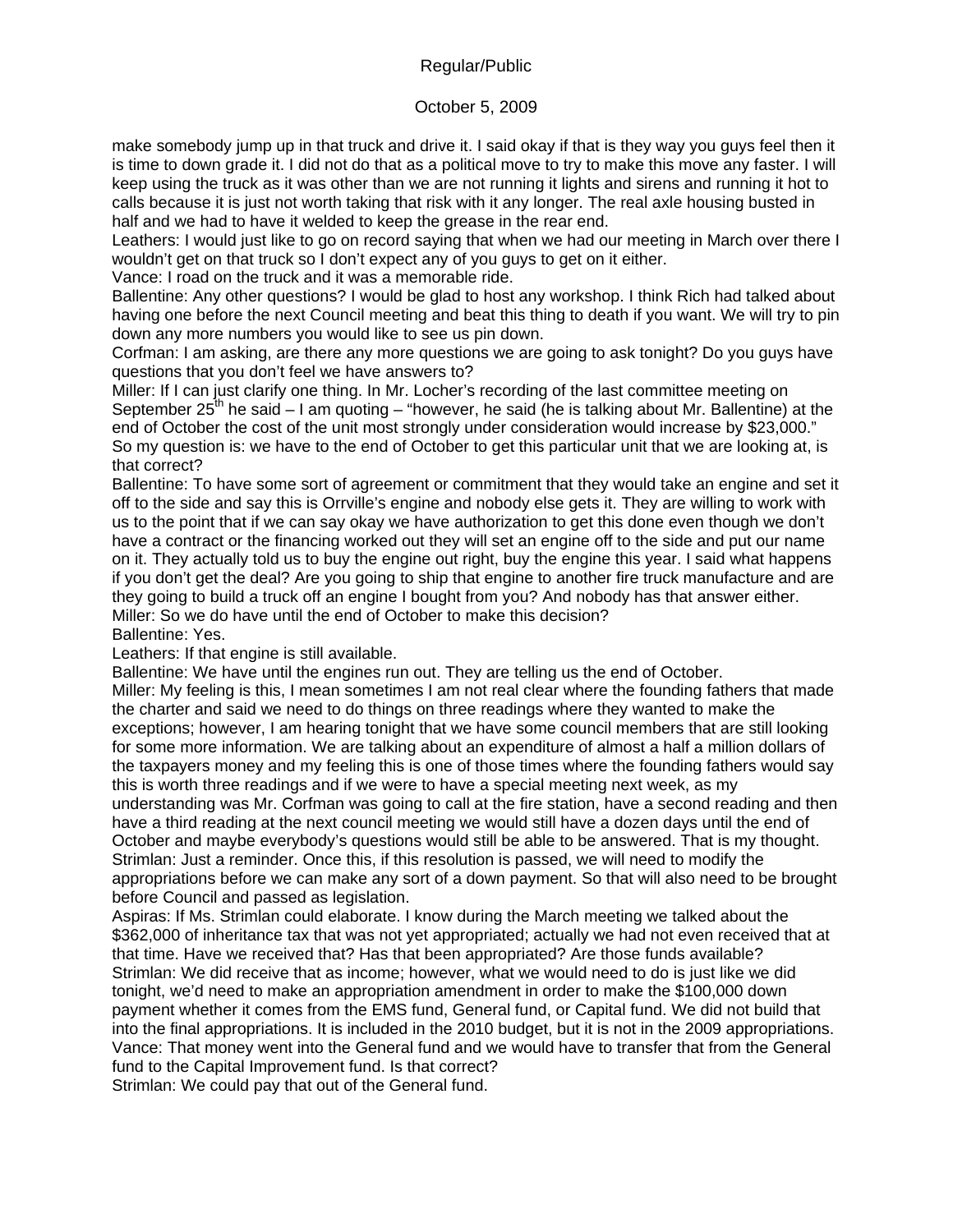# October 5, 2009

Vance: I think that is another element to this decision is that we got a windfall. We got non-income tax money, non-earnings income tax money in the form of an inheritance tax earlier this year. \$362,000?

Strimlan: Approximately.

Vance: Plus the \$100,000 either coming from the EMS fund or I understand we are applying for a \$50,000 grant to help with this purchase. That is not money that is coming from money that had already been appropriated this year. That was money that was unexpected and came in. I know at first when I heard of that money coming in that was my first thought was that is perhaps how we could fund this purchase. I would still like to be able to get it out there; here is what we are not going to be able to get next year if we do this purchase. I think that is a decision this community needs to be aware of. What we are getting and what we are not getting if we make this decision. Shupp: Are we going to have the meeting on the  $12<sup>th</sup>$ ?

Leathers moved and Corfman seconded that the rules, regulations, and statutes requiring a reading of a resolution on three separate days be suspended. Roll call vote….Corfman – Yes, Leathers – Yes, Shupp – No, Miller – No, Landaw – No, Vance – No, Aspiras – Yes. Motion denied. Corfman: We will have a special meeting at 7:00pm at the fire station next Monday. Please bring any last questions you would have.

Wheeler: Will there be a second reading at that time?

Corfman moved and Miller seconded that a special meeting be held on Monday, October 12<sup>th</sup> for a second reading of Resolution 34-09. Roll call vote. Ayes all. Motion carried.

Ballentine: My door is open if you got questions you would like to sit down with me and my staff or me personally; I am over there until 6:30 in the morning to 4:00 in the afternoon. This would not be a real good week, but if you let me know I would change my schedule. We are in the middle of Fire Prevention Week and we have at least two programs every day this week. Tomorrow we are doing all the grade schools. I encourage the public if they have questions they don't understand, please stop in and see us. We will be glad to show you the truck. I will show you the standards. I will show you the ISO. I have nothing to hide. I think my guys on the department have done a very good job at trying to research this out.

Shupp: I thank you for the information. You have done a good job explaining, but I do feel there are some citizens that would like to attend this meeting on the  $12<sup>th</sup>$  and ask some questions on there own.

Ballentine: Anybody that wants to come to that meeting, it will be at the fire station. We will have the coffee on. If you have questions, I want everybody to be comfortable with it. I know the economy is not good right now. I wish I had answers for all the questions which I don't, but they are really hard to come by right now because we have not made a commitment with anybody to purchase a truck. We haven't even talked about going out for bid. If we go out for bid and the bids come in at \$500,000 because nobody can guarantee us the 2007 emissions engine right now because by that time they are gone are we going to go through with it. I know this truck is going to do nothing but go up in cost. It is not going to go anywhere but up. I took a ride to Columbus with the Chief of Plain Township and he just ordered a \$1M aerial ladder recently to beat this emission thing for Plain Township which is over around Belden Village Mall and he was telling me they told him that the mufflers alone for the 2010 engine are going to be over \$1500 just to buy the muffler for the truck to replace the muffler. So anything we can do to save long run cost; that is what we are trying to do. In the long run we are trying to do everything we can to save money here.

## **Good of the Order:**

Lutz: I won't be at the next meeting.

Leathers moved and Vance seconded that the council meeting be adjourned. Ayes all. Motion carried. Council was adjourned at 8:35p.m.